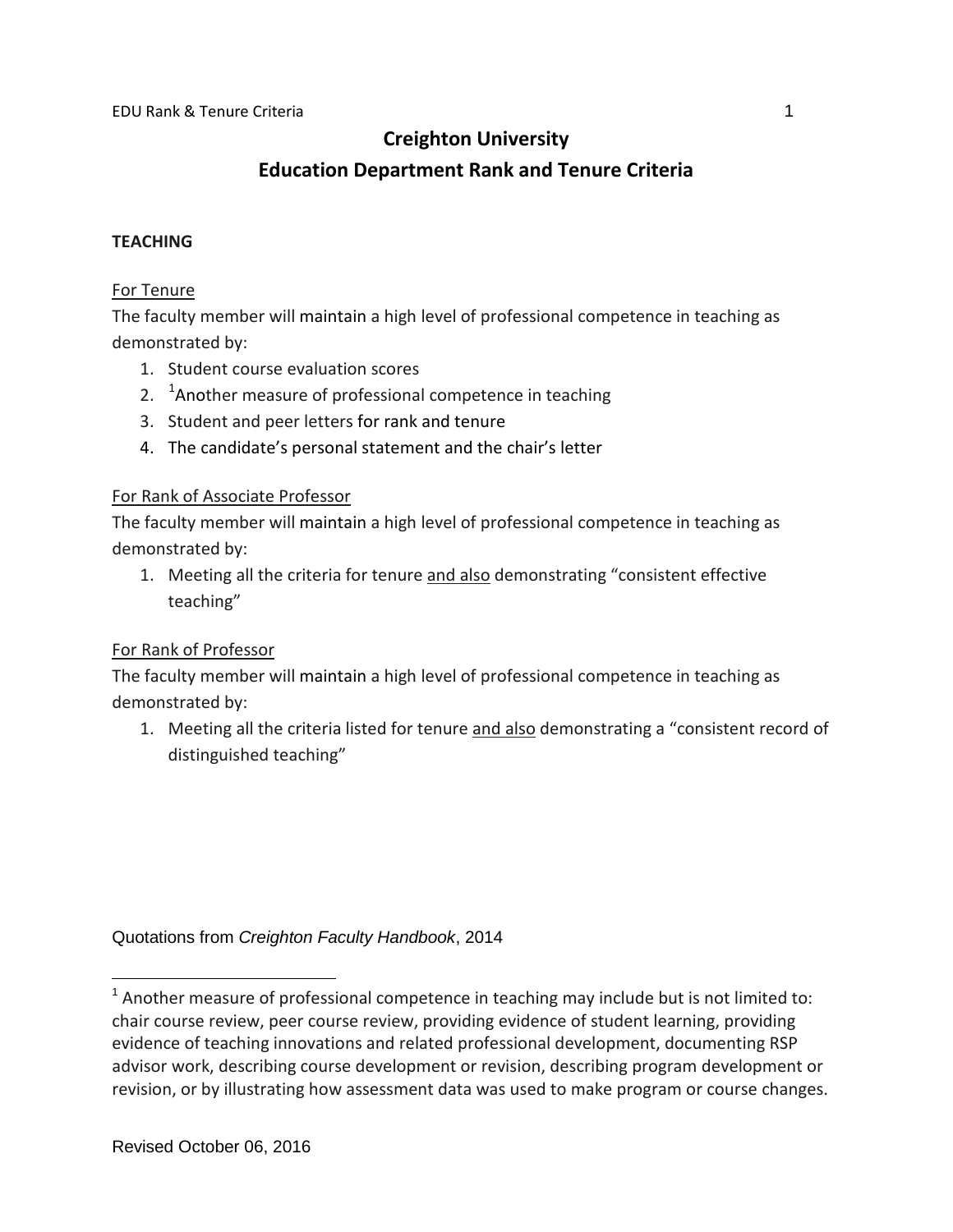#### **SCHOLARSHIP**

#### For Tenure

A positive trajectory of scholarship as evidenced by:

- 1.  $2$ -[3](#page-1-1) peer-reviewed publications or one  $3$ book, with  $4$ evidence of meaningful contribution to the field and quality of venue
- 2. 2-3 scholarly or professional presentations at regional or national conferences

## For Rank of Associate Professor

"An emerging record of recognized scholarly achievement" as evidenced by:

- 1. 4 peer-reviewed publications or a book and 2 peer-reviewed publications, with evidence of meaningful contribution to the field and quality of venue
- 2. 4 scholarly or professional presentations at regional or national conferences (also see footnotes)

## For Rank of Professor

"An established record of nationally recognized scholarly achievement" as evidenced by:

- 1. 5 additional peer-reviewed publications or one book and 3 peer-reviewed publications since promotion to Associate Professor, with evidence of significant contribution to the field and quality of venue
- 2. 5 additional scholarly or professional presentations at national conferences since promotion to Associate Professor; invited or peer-reviewed presentations at large meetings are particularly significant (also see footnotes)

Quotations from *Creighton Faculty Handbook*, 2014

<span id="page-1-0"></span> $2$  A peer-reviewed publication may include: a chapter in an editor-reviewed book, a double-blind peerreviewed article, an editorially reviewed article, or a funded competitively-awarded research grant.

<span id="page-1-1"></span> $3$  A book may be either authored, coauthored, or edited.

<span id="page-1-2"></span><sup>&</sup>lt;sup>4</sup> Level of contribution & quality of venue in the discipline of Education is demonstrated by the candidate's personal statement, the chair letter, and the peer letters for tenure. Authors of letters ought to consider the quality and appropriateness of the journal or publisher, the quality of the work itself, and the amount of work required.